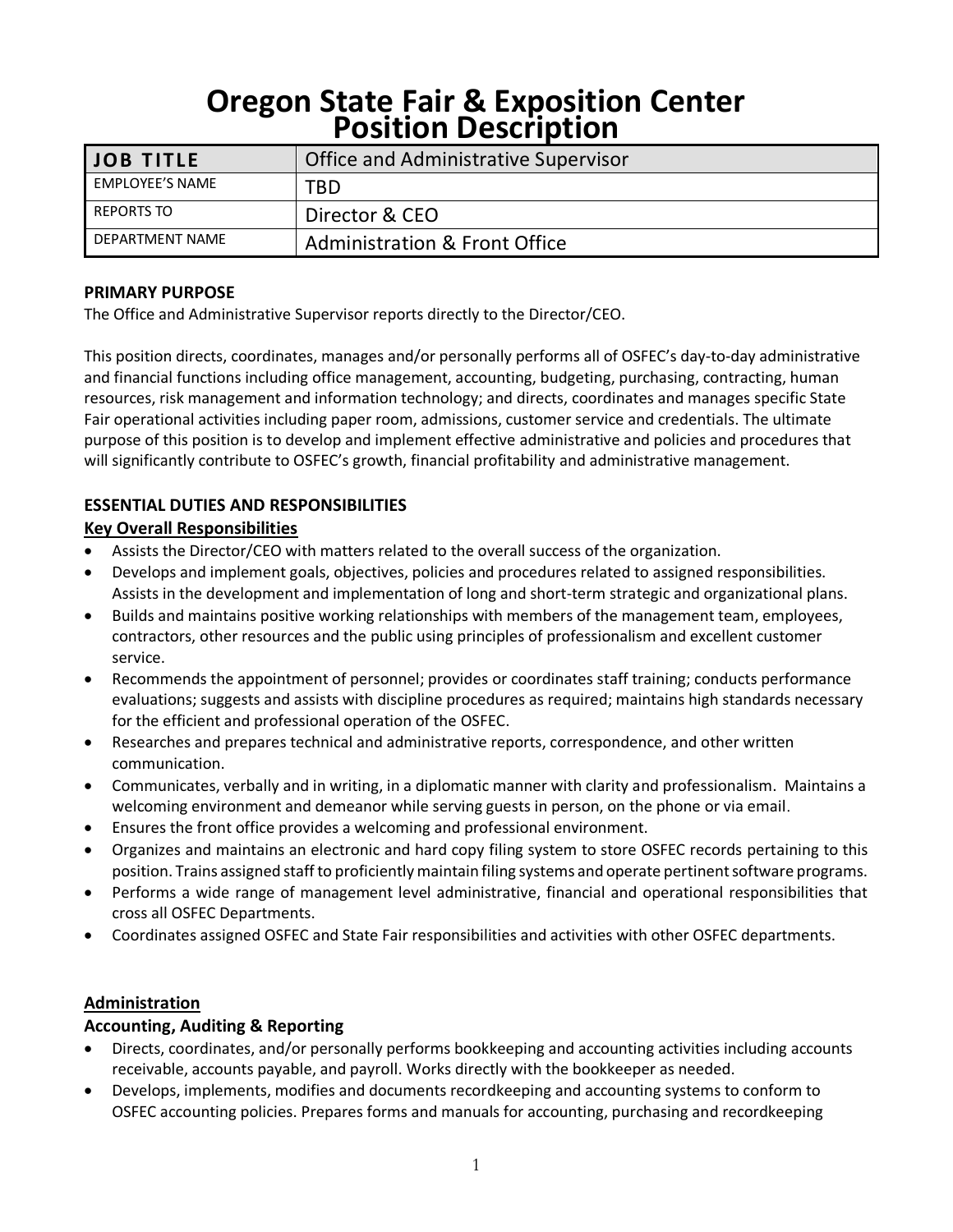procedures. Ensures that all accounting records are maintained including required authorizations, and accuracy and completeness of supporting documentation.

- Prepares financial reports and ensures that financial statements are fair, complete, accurate, and in compliance with generally accepted accounting principles (GAAP).
- Compiles and analyzes financial information detailing assets, liabilities, and capital.
- Coordinates relationships with banks, other financial institutions, bookkeeper and auditors.
- Regularly compiles and distributes financial management reports as directed by the Director/CEO including but not limited to detailed monthly reports of revenues and expenses, department transaction reports for review and verification by the department Directors, revenue projection reports, and cash flow analysis.
- Analyzes business operations, trends, costs, revenues, financial commitments, and obligations. Projects future revenues and expenses. Reports to management team regarding the finances of the OSFEC.

#### **Revenue Control**

- Develops revenue controls and procedures for review and approval by the Director/CEO designed to adequately and accurately collect, safeguard, record, deposit, and report all revenue received by OSFEC.
- Assists other Directors, department managers, and supervisors, as necessary, in the training of employees regarding approved revenue controls and procedures.

#### **Budgeting**

- Assists the Director/CEO with and oversees the development, planning, organizing and management of the OSFEC budget, including budgets for the various OSFEC and State Fair departments.
- Works cooperatively with the OSFEC Director/CEO to develop an annual budget for the assigned areas of responsibility and make recommendations regarding modifications to the budget.
- Monitors budgets of all assigned programs to ensure that revenue goals are met and expenditures do not exceed the annual budget for each program category.
- Works with other Directors, managers, supervisors and contractors to develop department budgetary requirements and limitations, and ensures that other Directors, department managers, and supervisors manage within their respective budgets and delegated spending authorities.

#### P**urchasing & Contracting**

- Develops purchasing policies and procedures for review and approval by the Director/CEO.
- Maintains records of purchases, shipments, and matters involving services and supplies contracted for the OSFEC.
- Develops and implements contracting procedures that ensure the OSFEC is getting quality contracted services and products at a fair price. Develops competitive processes that enable the OSFEC Directors and managers to select contractors that best meet the needs of the departments and OSFEC.
- Develops solicitation documents for contracted services as required in OSFEC's Procurement Policy.
- Develops contracts for services requiring competitive solicitation.
- Creates and updates contract templates necessary for facility rentals, commercial exhibitors, food and beverage concessions, professional services, sponsorships, and trade partnerships.
- Oversees and assists other directors and department managers as necessary with completion of contracts using contract templates.
- Maintains original signed copies and records of all contracts and leases, as well as making electronic copies of all contracts and leases available and accessible on the system server.
- Assists Director/CEO, other Directors and department managers as needed to ensure contract compliance, review contract performance, and create contract addenda.
- Creates and implements a process to track contracts and insurance certificates. Reviews contracts and certificates for accuracy and completeness. Communicates with contractors and staff as to missing or inaccurate information.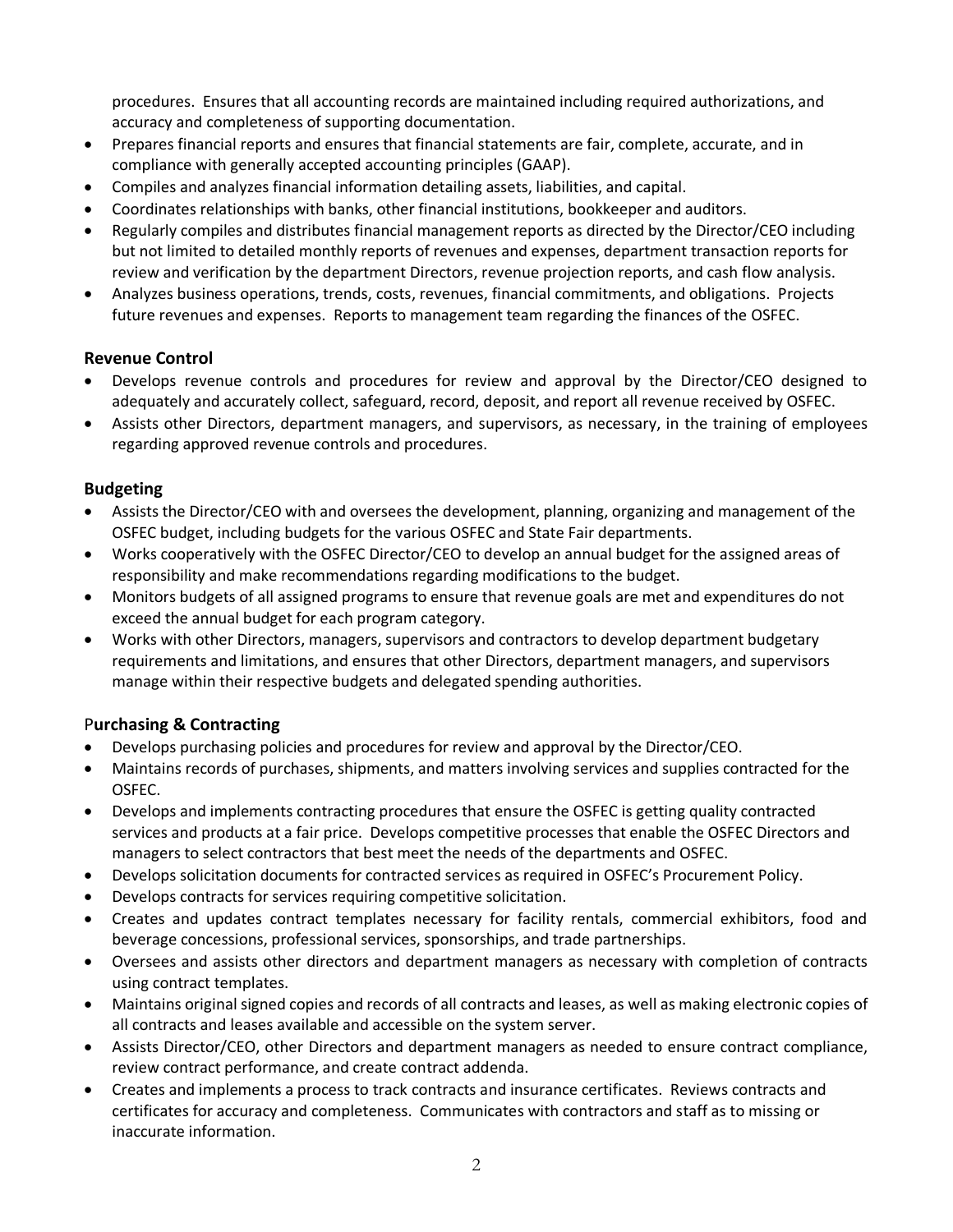• Ensures that other Directors, department managers, and supervisors manage within their respective delegated purchasing and contracting authorities and in compliance with approved policies and procedures.

#### **Risk Management**

- Ensures compliance with OSFEC's requirements for insurance, indemnification, and hold harmless as required by Department of Administrative Services – Risk Management (DAS-RM), and the State of Oregon.
- Responsible for the OSFEC's Risk Management and Employee Safety Program in conjunction with the Operations Supervisor. Collaborates with staff and consultants to develop regulatory standards, program objectives and environmental and safety policies. Identifies corrective action strategies and provides periodic status reports to management.
- Works cooperatively with the OSF Public Safety Manager in revising and implementing the Emergency Action Plan for fair and non-fair events.
- Works with the Operations Supervisor to ensure that the following programs that comply with Oregon Occupational Safety and Health Department (OSHA) statutes, administrative rules and recommendations. This list is not all inclusive and may include additional topics in the future as directed by Oregon OSHA:
	- o Injury and Illness Prevention Program
	- o Assessing and providing the required Personal Protective Equipment
	- o Written Hazard Communication Program
	- o Accident Investigation Program
	- o Vehicle, Forklift, Aerial Device Training and Inspection
	- o Golf Cart/ATV Safety Training:
	- o Fall Protection Policy
	- $\circ$  Onsite evaluation during the annual Fair and non-fair events to ensure that Directors, managers, supervisors and employees are complying with all aspects of the Oregon State Fair Employee Safety Program.
	- o Develop an annual report that evaluates the OSFEC Employee Safety Program and provides recommendations for improved employee safety.
- Monitors and ensures that certificates of insurance for all contracts and leases comply with OSFEC's requirements, are current with respect to coverage period, limits and endorsements, and are updated as necessary.
- Assists other Directors, department managers, and supervisors with, and ensures timely completion of, reports documenting all accidents, injuries, property damage, claims and potential claims.
- Submits documentation as required by DAS-RM and the State of Oregon regarding accidents, injuries, property damage, claims and potential claims.
- Maintains records of all such documentation, and all related correspondence, legal documents, and other materials.
- Maintains records of all losses and litigation.

#### **Human Resources:**

- The overall objectives of this responsibility are to manage employee resources so individuals are scheduled when needed, in appropriate number and within budget constraints; train employees to conduct their duties proficiently, responsibly and safely; and to ensure employees conduct themselves in a professional manner. Also, to take authorized corrective action, jointly with the employment contractor if they are contracted employees, when behavior and/or duties are not being performed to OSFEC's standards as specified in the OSFEC's Employee Handbook.
- Provides HR leadership and direction for the OSFEC. Creates and administers human resource systems, practices, policies and procedures. Provides guidance to staff on human resource policies and practices.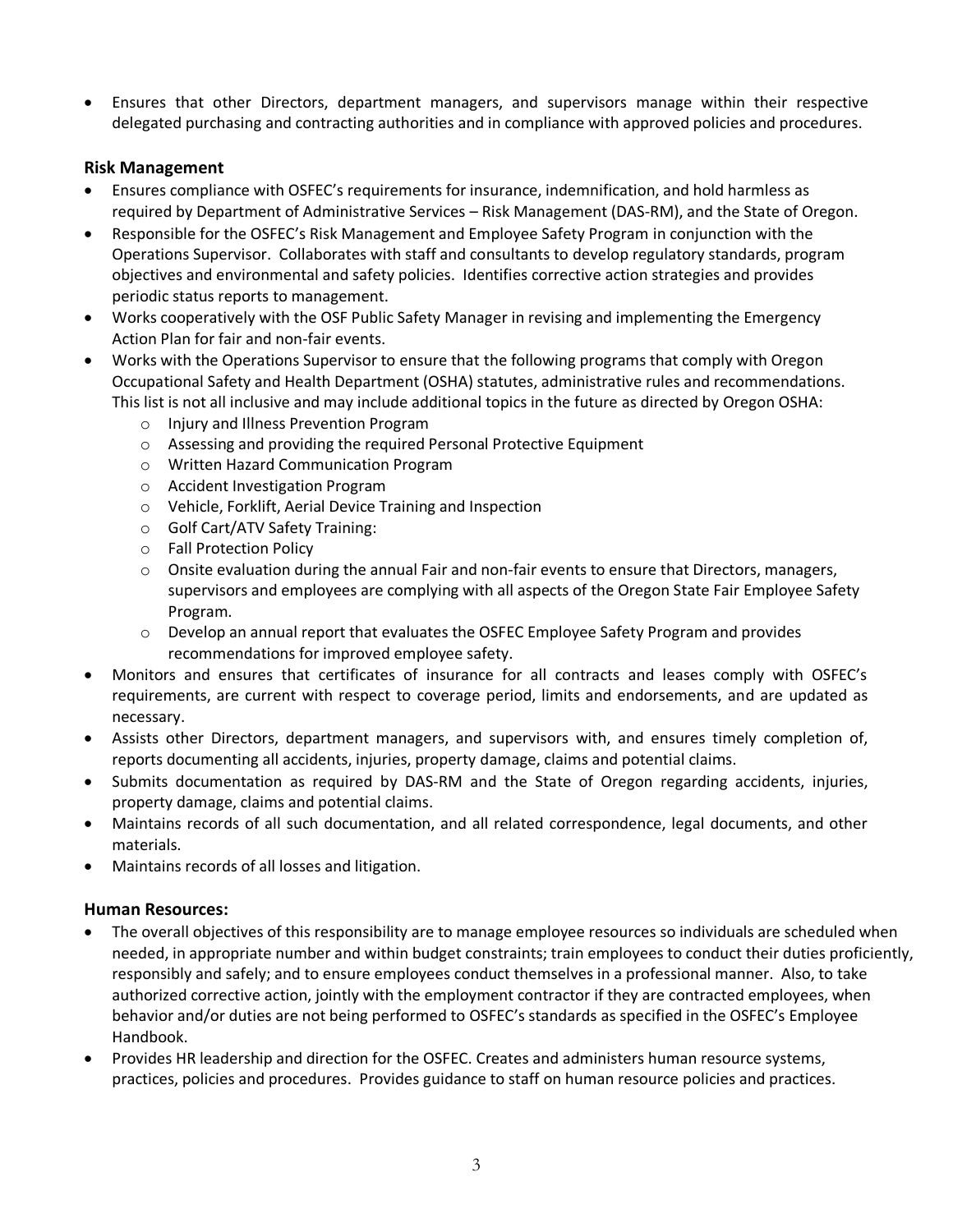- Recommends the appointment of personnel related to assigned responsibilities and programs, provides or coordinates staff training, conducts performance evaluations, and implements discipline procedures as required in conjunction with the Director/CEO.
- Works with Director/CEO to reviews requests from other Directors, managers, and supervisors for temporary staff from the employment contractor to ensure adequate staffing levels while keeping within approved department budgets. Employees provided through the employment contractor must have prior approval by the employment contractor prior to temporary employees starting to work. Confirm that "end of assignment" information for contracted employees is immediately communicated to the employment contractor.
- Responsible for HR compliance (e.g. affirmative actions, FMLA, FLSA). Works with Director/CEO and other Directors, Operations Supervisor, department managers, and supervisors to ensure the employees are trained properly for the work described in their position description and for which the employee is conducting. Updates OSFEC's Employee Manual, policies and programs to ensure best practices and compliance with all state and federal regulations.
- Works with Director/CEO to develops position descriptions for each type of positions that accurately represents their work at the OSFEC. Conducts recruitment for permanent and seasonal employees. Develops and implements new hire orientation programs and annual HR training to ensure that employees are knowledgeable and in compliance with OSFEC's rules, policies and programs.
- Responsible for yearly implementation of the Job Fair for hiring for the Oregon State Fair.
- Assists other Directors, department managers, and supervisors with employee recruitment as needed.
- Reviews hiring documents. Gets approval from Director/CEO
- Maintains confidential employee records.
- Administers employee benefits. Responsible for yearly review of benefits and providing recommendations to Director/CEO.
- Coordinates purchasing and distribution of employee and volunteer uniforms, and credentials.
- Responsible for developing and maintaining personnel record keeping systems that comply with State and Federal regulations. Records must be filed and held in an organized system that prevents unauthorized access. Works cooperatively with Portland Payroll to record all employee work hours, sick leave, vacation, etc. Coordinates the effort between Portland Payroll and Personnel Source.
- Develops systems for reporting payroll, sick leave, vacation, overtime and other pertinent information to the Director/CEO, managers and supervisors. Completes, verifies and processes payroll forms and submits them for payment in a timely manner. Provides summaries and reports to the Director/CEO monthly or on an asneeded basis.

#### **Information Technology Management**

• Coordinates with IT Firm the effective and efficient installation, maintenance, protection, security and use of OSFEC's telephonic, computer, networking, and electronic data storage systems.

#### **State Fair Activities**

- Organizes, directs and coordinates specific State Fair operational activities including paper room, admissions, front office, customer service, etc. Works with Front Office Lead on streamlining processes of front office.
- Monitors department budgets and guides managers and supervisors on maintaining budget limitations.
- Requires managers and supervisors of assigned areas of responsibility to provide annual department operational manuals that provide for consistent operations that adhere to policies and procedures.
- Develops admission and credential policies and procedures for review and approval by the Director/CEO.
- Works with Front Office Lead to create and/or purchases admission tickets and credentials consistent with approved policies and procedures.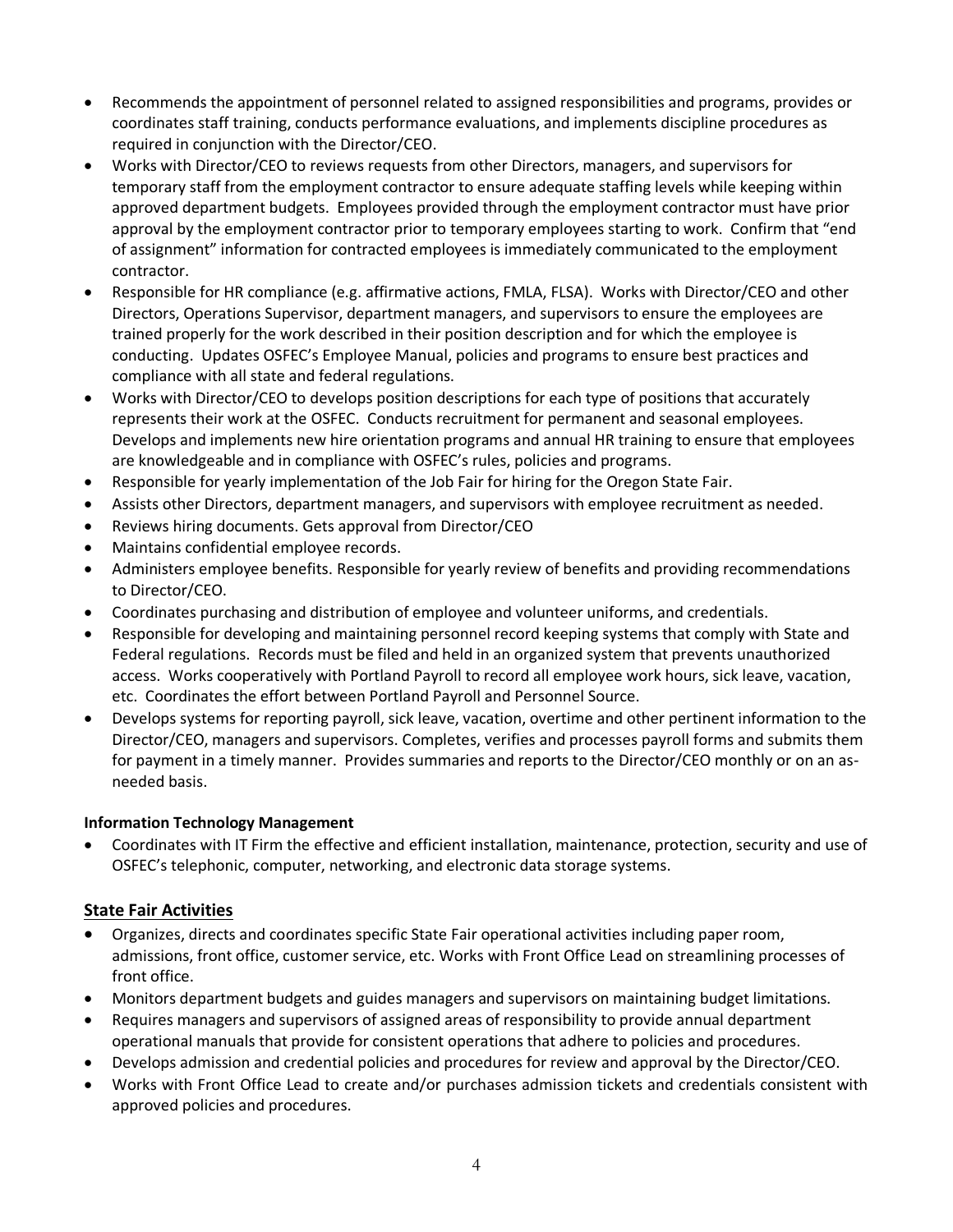- Works with Front Office Lead to creates and/or purchases other credentials and tickets including but not limited to vehicle and RV credentials, parking tickets, and hospitality tickets
- Works with Front Office Lead to create and implement systems for issuing, tracking, and auditing all credentials and tickets.

#### **Supervision**

- Directly supervises Front Office Lead, a number of OSFEC full-time, part-time, temporary employees, volunteers and OSFEC contractors over a wide variety of disciplines to accomplish and fulfill the assigned functions and responsibilities.
- Communicates responsibilities and deadlines in advance to assigned staff and contractors.
- Provides coaching and training to improve employee performance. Makes recommendations to Director/CEO for corrective action, if necessary, and provides written documentation of any corrective action. For all employment contractor employees, corrective action and written documentation must be coordinated and approved by employment contractor manager prior to any action being taken.

#### **Other Duties as Assigned**

• Perform additional duties as assigned by the Director/CEO.

#### **MINIMUM QUALIFICATIONS AND EXPERIENCE**

- Any combination of education and experience equivalent to the successful completion of a Bachelor's degree from an accredited college or university and five years of increasingly responsible experience in fair, event or exhibition management, including two years of supervisory responsibility.
- Must pass criminal and financial background check.
- Must enter into a non-disclosure/confidentiality agreement.
- Courses are beneficial and encouraged that enhance the professional development of the employee, such as courses offered by the IAFE Institute of Fair Management, Western Fairs Association, Oregon Fairs Association, Cascade Employers Association, and others.

#### **SPECIALIZED EQUIPMENT & SOFTWARE PROGRAMS**

- Microsoft Outlook, Word, Excel
- QuickBooks or other comparable financial software
- Adobe Sign
- Business phone system

#### **PHYSICAL DEMAND**

• **The physical effort typically applied in this job includes (check all applicable boxes):**

Other (specify)

X | Lifting X | Pulling | Reaching X | X | Manipulating X | Carrying | | Pushing | | Shoveling | X | Keying/typing

#### • **Typical lifting and the frequency of application:**

| Amount of             | % of Time Effort is Applied |            |            |                  |  |  |
|-----------------------|-----------------------------|------------|------------|------------------|--|--|
| <b>Effort Applied</b> | Less than 15%               | 15% to 40% | 40% to 70% | More than<br>70% |  |  |
| Less than 1lb.        |                             |            |            | х                |  |  |
| Between 1 & 5 lbs.    |                             |            |            |                  |  |  |
| Between 5 & 25 lbs.   |                             |            |            |                  |  |  |
| Between 25 & 60 lbs.  |                             |            |            |                  |  |  |
| More than 60 lbs.     |                             |            |            |                  |  |  |